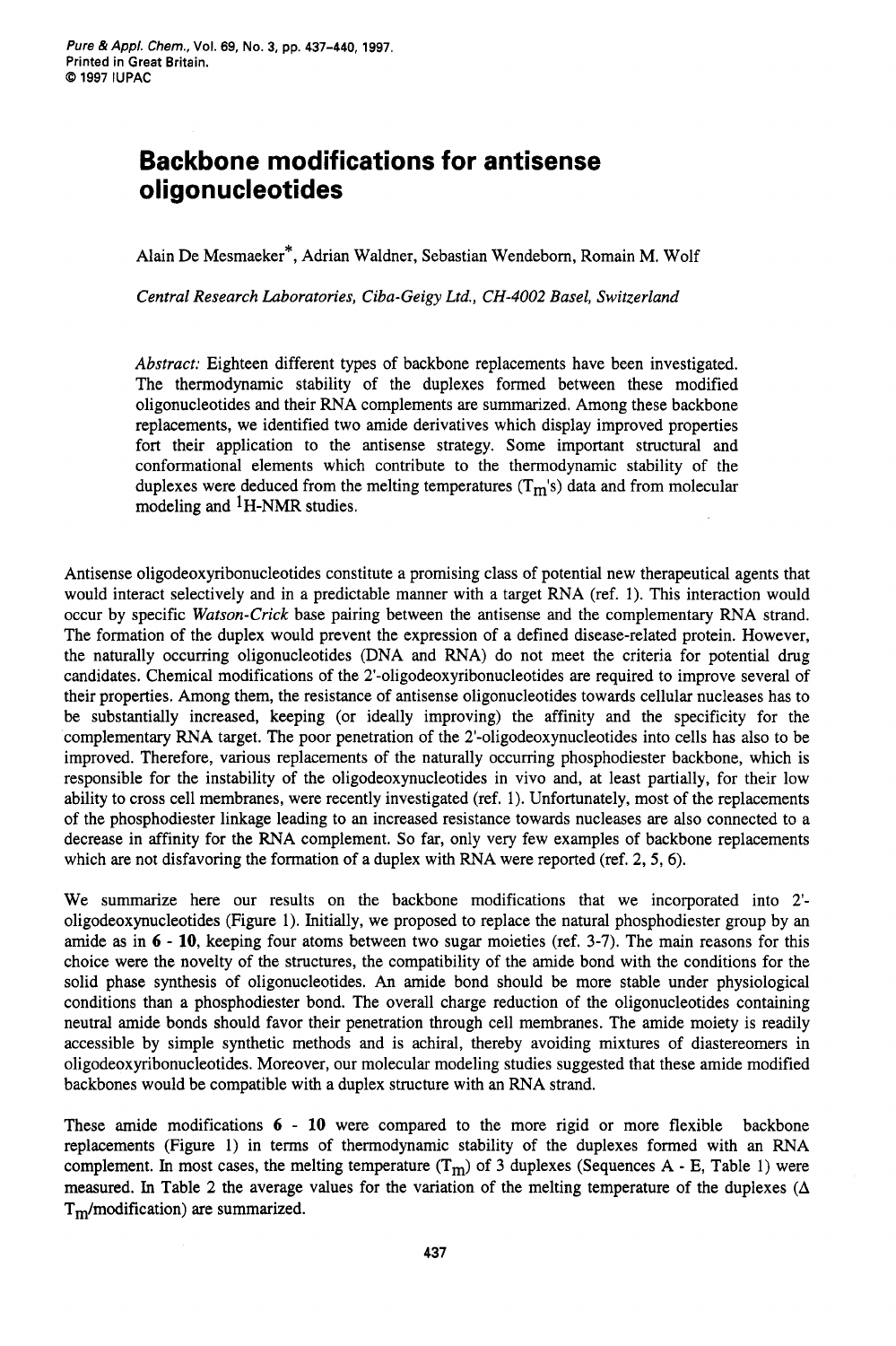

Fig. 1 Natural and modified backbones in oligonucleotides

| Entry | Sequences                       | $T_{\rm m}$ ( <sup>O</sup> C) Wild type with RNA complement |  |
|-------|---------------------------------|-------------------------------------------------------------|--|
| A     | CTC GTA CCT*TTC CGG TCC         | 63.3                                                        |  |
| B     | CTC GTA CT*T T*TC CGG TCC       | 61.8                                                        |  |
| C     | GCG T*T T*T T*T T*T T*T GCG     | 50.2                                                        |  |
| D     | TTT T*TC TCT CTC TCT            | 52.8                                                        |  |
| Е     | $T^*T$ T*T T*C T*C T*C T*C T*CT | 52.8                                                        |  |

TABLE 1. Oligomers prepared  $(5' \rightarrow 3')$ 

\* = Backbone modification

The incorporation of all the backbone replacements **2** - **19** into oligonucleotides was realized using the corresponding dimers carrying at the 5'-end a dimethoxytrityl group and at the 3'-end a phosphoramidite group. The replacement of the phosphodiester bond by rather rigid backbones as ureas *2,* carbamates **3, 4**  and thiocarbamates *5* lead to a severe depression of the melting temperature of the duplexes (Table *2,* entry 1). Due to electronic delocalization of the lone pairs of the heteroatoms into the carbonyl group, these backbones are too rigid and cannot adopt a favorable conformation compatible with a stable duplex structure. These modifications *2* - *5* are not useful for an antisense application.

The five isomeric amide backbones **6** - **10** were incorporated into oligonucleotides. Using molecular mechanics, we could not determine which isomer would be the most favorable. However, our molecular dynamics studies (ref. 15) suggested qualitatively that the amides **9, 10,** having the restricted rotation in the middle of the backbone would be more appropriate for their incorporation into a duplex with RNA. This was fully confirmed experimentally. The amide modifications **6** - **8** lead to a decrease of the melting temperature (Table *2,* entry *2).* An increase of the size of the substituent on the nitrogen atom of the amide **6** had a negative effect on the stability of the duplex. Interestingly, the amides **6** and **7,** which are two analogs of the same C=C bond furnished very similar T<sub>m</sub> values ( $\Delta T_m$ /mod. = -2.8<sup>o</sup>C for 6 R = H;  $\Delta$  $T_m$ /mod. = -3.5<sup>o</sup>C for **7** R = H).

In contrast, a slight increase of the melting temperature was observed for the amide modification **9** where R  $=$  H ( $\Delta T_m$ /mod. = +0.4°C). In an alternating backbone as in sequence E (Table 1), the increase in T<sub>m</sub> per amide unit **9** was +0.6OC. A similar trend was observed for the amide **10** which adopts the same conformation as the amide **9** (ref. 15). In the case of the modification **10**, an increase in  $T_m$  was also reached when several units were incorporated in an alternating mode with phosphodiesters ( $\Delta T_{\text{m}}$ /mod. = **+0.4OC** for **10** in sequence **C).** In order to determine the importance of the trans geometry in the middle of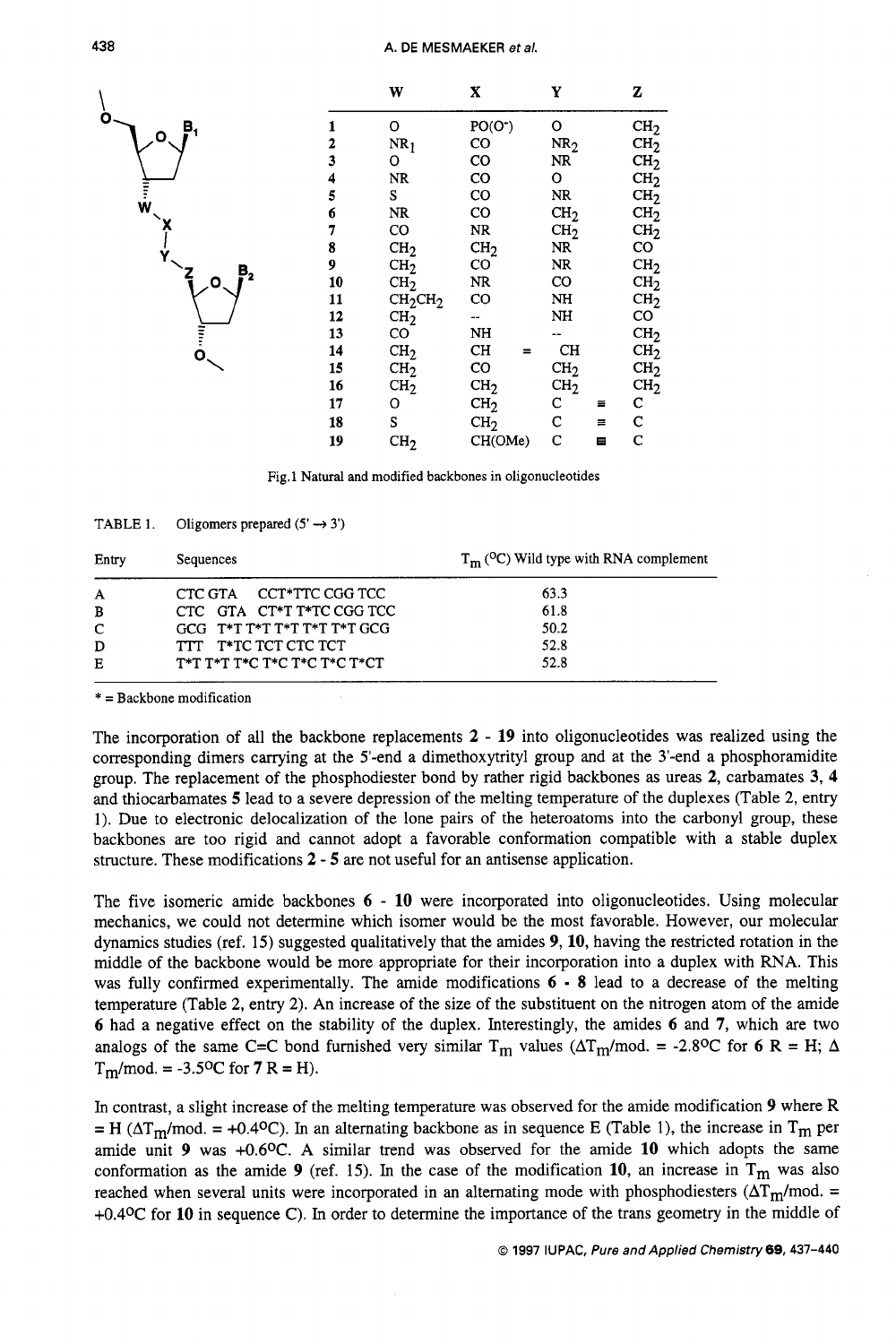the backbone, we incorporated the trans C=C bond **14,** as well as its cis isomer into oligonucleotides. Our molecular modeling studies predicted that both geometries would be compatible with a duplex structure, Indeed, we obtained very similar  $T_m$  values for the cis and for the trans olefins (Table 2, entries 12, 13). The decrease in Tm observed for the trans olefin compared to the amides **9** and **10** could be attributed to disfavorable hydrophobic interactions between the olefinic backbone and water. Although the geometrical factors seem to be predominant, the ability of an amide  $(R = H)$  to form hydrogen bonds with water molecules contribute to the overall stabilization of the system. In agreement with this assumption, the introduction of hydrophobic residues on the nitrogen atom of the amide **9** (Table **2,** entries 4 -7) causes a decrease of the melting temperature of the duplex. The substitution of the phenyl ring (Table *2,* entry 6) with a p-octyl chain (Table 2, entry 7) lowered substantially the  $T_m(\Delta T_m/mod. = -0.7^{\circ}\text{C}$  for **9** R = phenyl,  $\Delta T_m$ /mod. = -3.5<sup>o</sup>C for **9** R = p-octyl-phenyl). These results suggest that in addition to the conformation of the backbone, interactions of the substituents with the aqueous phase should be taken into consideration. The overall length of the amide backbone is also critical. The additional -CH2- residue in the backbone **11**  leads to a lower T<sub>m</sub> than for the prototype 9 ( $\Delta T_m$ /mod. = -1.8<sup>o</sup>C for 11). The removal of a methylene group also leads to a decrease of the  $T_m$ , especially in the case of the modification 13 (Table 2, entry 11,  $\Delta$  $T_m$ /mod. = -5.0<sup>o</sup>C). The importance of the preorganization of the backbone reached with the amides **9**, 10 and with the olefin  $14$  was further demonstrated by the severe drop of  $T_m$  observed for the more flexible backbones **15** and **16.** 

| Entry          | Modification | Substituents       | $\Delta T_m$ /modification (°C) | References |
|----------------|--------------|--------------------|---------------------------------|------------|
| 1              | $2 - 5$      | H, Me, Et, i-Pr    | $-2.0 - 5.7$                    | $8 - 10$   |
| $\overline{2}$ | $6 - 8$      | H, Me, i-Pr        | $-1.6 - -3.6$                   | 3,4,7      |
| 3              | 9            | н                  | $+0.4$                          | 5          |
| $\cdot$ 4      | 9            | Me                 | $-0.1$                          | 5          |
| 5              | 9            | i-Pr               | 0.0                             | 5          |
| 6              | 9            | Ph                 | $-0.7$                          | 11         |
| 7              | 9            | p-(n-Octyl)-phenyl | $-3.5$                          | 11         |
| 8              | 10           | н                  | 0.0                             | 6          |
| 9              | 11           | $\mathbf H$        | $-1.8$                          | 11         |
| 10             | 12           | н                  | $-1.8$                          | 11         |
| 11             | 13           | н                  | $-5.0$                          | 11         |
| 12             | 14           | cis                | $-1.2$                          | 12         |
| 13             | 14           | trans              | $-0.8$                          | 12         |
| 14             | 15           |                    | $-2.5$                          | 13         |
| 15             | 16           |                    | $-4.2$                          | 13         |
| 16             | 17           |                    | $-2.4$                          | 14         |
| 17             | 18           |                    | $-4.6$                          | 14         |
| 18             | 19           | R                  | $-2.0$                          | 14         |
| 19             | 19           | S                  | $-2.7$                          | 14         |

Finally, we incorporated the acetylenic modifications **17** - **19** into oligonucleotides. A severe depression of the Tm was observed for the modifications **17** and **18** where an oxygen or a sulfur atom was linked to the 3'-carbon of the upper sugar unit. However, the backbone modification **19** where the sugar residues are linked over four carbon atoms could adopt a conformation compatible with a duplex structure (Table *2,*  entries 18, 19). As a single replacement of the phosphodiester bond (sequence D), the modification **19** R led to a severe destabilization of the duplex  $(\Delta T_m$ /mod. = -3.6<sup>o</sup>C). Interestingly, the same modification 19 R led only to a small depression of the T<sub>m</sub> of the duplex ( $\Delta T_m$ /mod. = -0.5<sup>o</sup>C) when introduced in an alternating mode with phosphodiester moiety (sequence C). In contrast, the **19** S epimer showed pronounced destabilization in both sequences ( $\Delta T_{\text{m}}$ /mod. = -3.1°C in sequence D;  $\Delta T_{\text{m}}$ /mod. = -2.3°C in sequence C).

In conclusion, we identified two backbone modifications **9** and **10,** which have a favorable effect on the thermodynamic stability of the duplex with RNA. Recently, we focused on the modification **9,** due to its better synthetic accessibility compared to amide **10,** allowing the preparation of sufficient amounts of